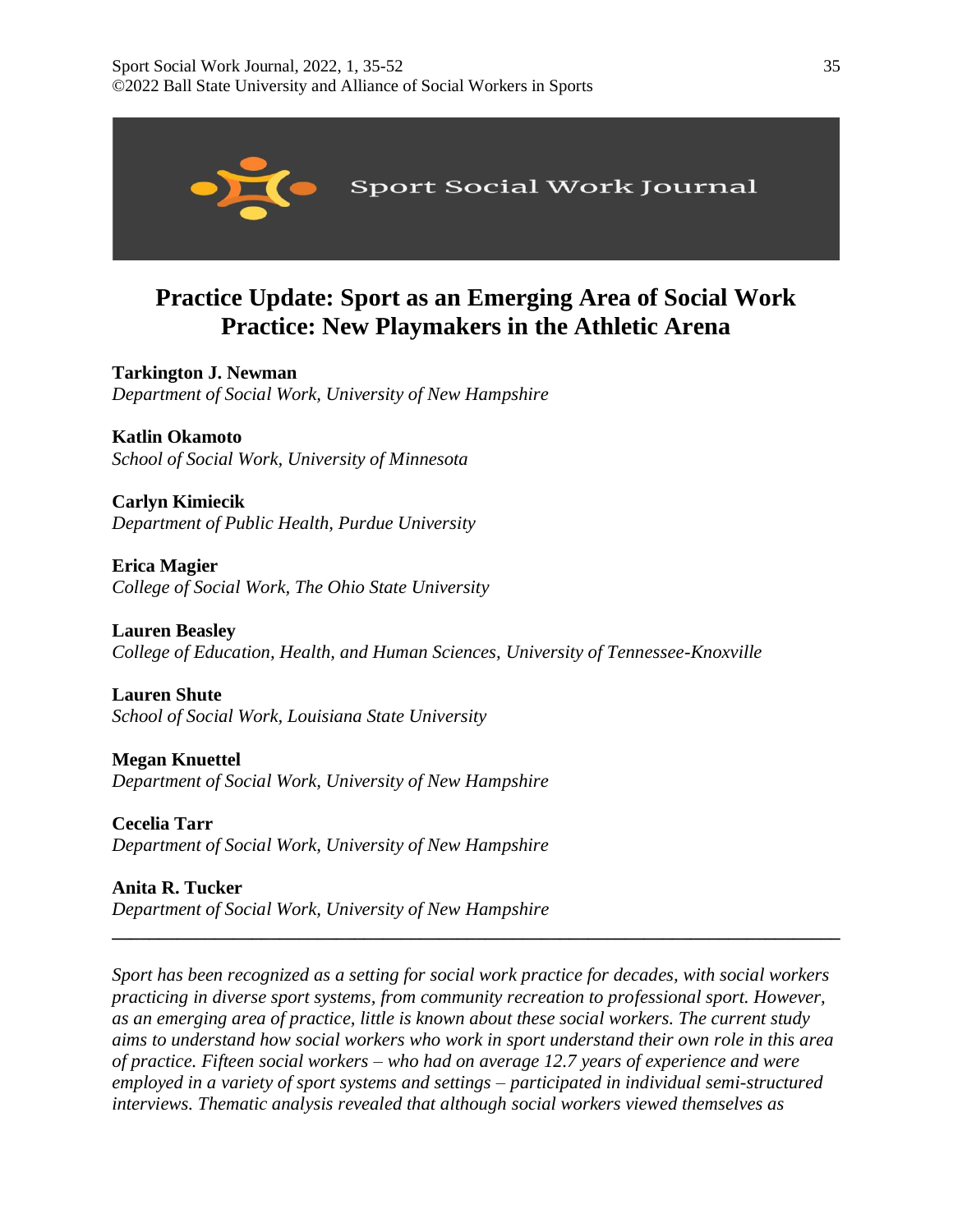*distinct from other service professionals, their sense of a professional identity was still evolving. Additionally, findings indicate that other social workers and sports professionals had a general lack of understanding about their role(s). Ultimately, there is a need to expand upon research informing formalized social work education.*

### *Keywords: social work, sport, athletics, sport social work, social work practice*

 $\mathbf{A}$ s a social service profession, social workers aim to help maintain the basic human needs of all people – especially individuals, groups, and populations that are systemically oppressed within society – by upholding the profession's values and ethics. In turn, sport has been recognized as a setting for social work practice, dating back to the Jane Addams and the Hull House (Reynolds, 2017). More recently, several organizations have begun to operate within the intersection of social work and sport. For instance, The Ohio State University's College of Social Work and Department of Athletics created the LiFE*sports* Initiative in 2009, which is nationally recognized as a premier model for sport-based positive youth development (Anderson-Butcher et al., 2014; Anderson-Butcher et al., 2021). The Social Work and Sport Association at the University of Michigan's School of Social Work hosted, *Beyond the Playing Field: The Social Impact of Sport*, the first social work and sport conference in 2013 (Newman et al., 2016). In 2017, the Alliance of Social Workers in Sport (ASWIS) became a 501(c)(3) organization and now hosts the annual *Social Work in Sports Symposium* (aswis.org). Several universities, such as the University of New Hampshire (among others), also have begun offering specialized "sport social work" courses (Newman, 2022).

Social workers are currently practicing in a variety of sport systems and settings, from youth to professional sports. However, despite this long-standing history of 'social workers in sport' (Lawson & Anderson-Butcher, 2000), little is known about who these social workers are and their unique contributions within sport. Further, the lines between social workers and other service providers (e.g., sport psychology) are often blurred (Beasley et al., 2021a; McHenry et al., 2021). The current study aims to understand how social workers who work in sport understand their own role in this emergent area of practice.

### **A Need for Social Workers in Sports**

The knowledge and skills of social workers have been shown to be uniquely positioned to meet the call for holistic care in sport (Dean & Rowan, 2014). Using the code of ethics and professional values, Newman et al. (2019) proposed how social workers can leverage their education and training to support athletes, coaches, and entire sport systems. Similarly, Beasley et al. (2021b) explored the ways in which sport 'fits' as an area of specialized social work practice. These calls for social workers to provide services in sport has been driven by an increased understanding of athletes as a vulnerable population with unique challenges and risks.

Athletes, like all populations, have been found to experience issues with mental and behavioral health. Research has demonstrated that retired professional athletes experience higher rates of dementia and depression than the general population (Weir et al., 2009). Similarly, in addition to the sport specific pressures to perform, college athletes experience high levels of stress, depression, and anxiety, which in many cases surpass general population rates (Gavrilova & Donahue, 2018). Research also has indicated that youth athletes (ages 10-24) – because of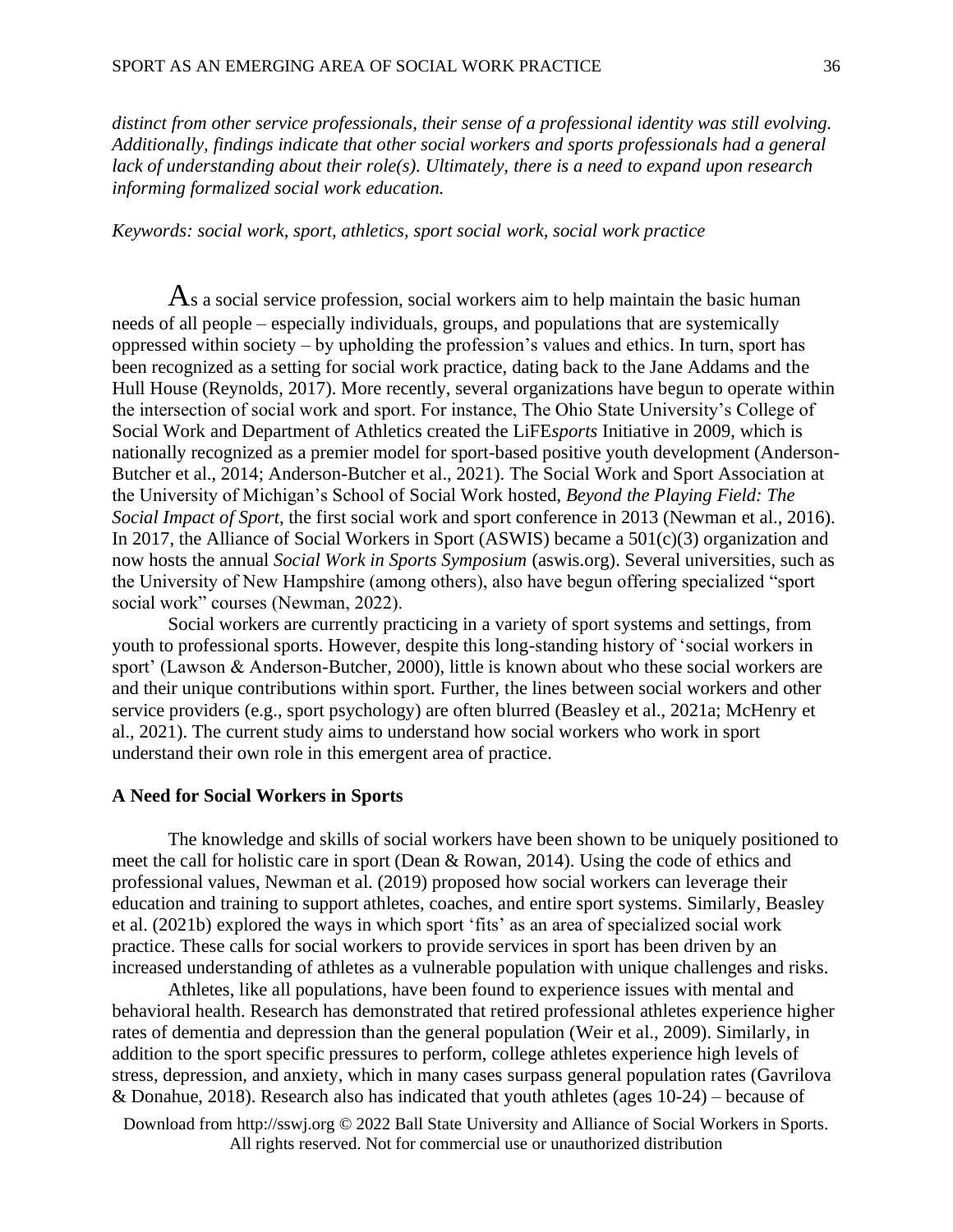sport-specific factors (e.g., competition- and contact-levels) – are at risk for mental and behavioral health issues, such as aggressive and violent behaviors (Newman et al., 2021a). Due in part to additional sport-specific stressors, athletes of all ages may benefit from mental and behavioral healthcare and other social work services.

Moreover, there has been increased attention and dedication to promoting social justice throughout a variety of sport systems and settings through the use of *critical* positive youth development approaches (see Camiré et al., 2021). Athletes, coaches, and other sport stakeholders – at all levels – have been increasingly vocal and visible in promoting diversity, equity, and inclusion when advocating for social justice both within and outside of sport. For example, as a response to the changing sociopolitical culture, collegiate athletics has seen the revival of athlete activism as college student-athletes – particularly student-athletes of color – have begun to use their power and platforms to effect change on campus and throughout society (Mac Intosh et al., 2020). In alignment – guided by the National Associations of Social Worker's (NASW, 2021) Code of Ethics – social workers share the commitment to promoting social justice and challenging social injustice.

# **An Emergent Area of Practice**

Preliminary research has indicated that social workers provide a variety of roles across a diversity of sport systems and settings (Newman et al., 2021b). At the micro-level, social workers conduct biopsychosocial assessments for athletes at all levels, offer behavioral health support, and provide clinical and therapeutic services. At the mezzo-level, social workers educate athletes, families, coaches, and athletic administrators; develop and implement community-based programs; provide case management services, and foster stakeholder relationships, and coordinating systems of care. Further, at the macro-level, social workers act as advocates, social justice activists, and inform policy decisions. From a more general framework, social workers provide a range of services through three basic distinctions: (a) social workers who *use sport* as a social intervention to promote healthy development (e.g., youth development workers); (b) social workers who *work within sport systems/settings* to provide behavioral and mental health services (e.g., therapists); and (c) social workers who embody a *dual role* and use sport to promote healthy development through their work within sport systems/settings (e.g., sport coaches).

Several studies have been conducted related to the use of sport for youth development as a social work intervention (see Anderson-Butcher & Bates, 2021). For example, Newman and Anderson-Butcher (2021) explored how a community sport-based positive youth development program supported the development and transfer of life skills among youth recognized as being socially vulnerable (i.e., youth of color from economically disadvantaged areas). Designed to address the *Grand Challenge of Social Work* related to *Ensuring Healthy Development for All Youth*, the study highlighted programmatic factors (e.g., intentionally designed activities, behavioral reinforcement) and staff practice (e.g., framing, facilitating, and debriefing activities) that contributed to life skill development and transfer.

However, there has been much less research related to the roles of social workers who *work within sport systems/settings*, and there are no known studies exploring social workers with a *dual role*. One preliminary study by Newman et al. (2021b), which explored the diversity of roles and services that social workers provide when working in sport, did provide valuable insight. Findings revealed the unique values, knowledge, and skills social workers used when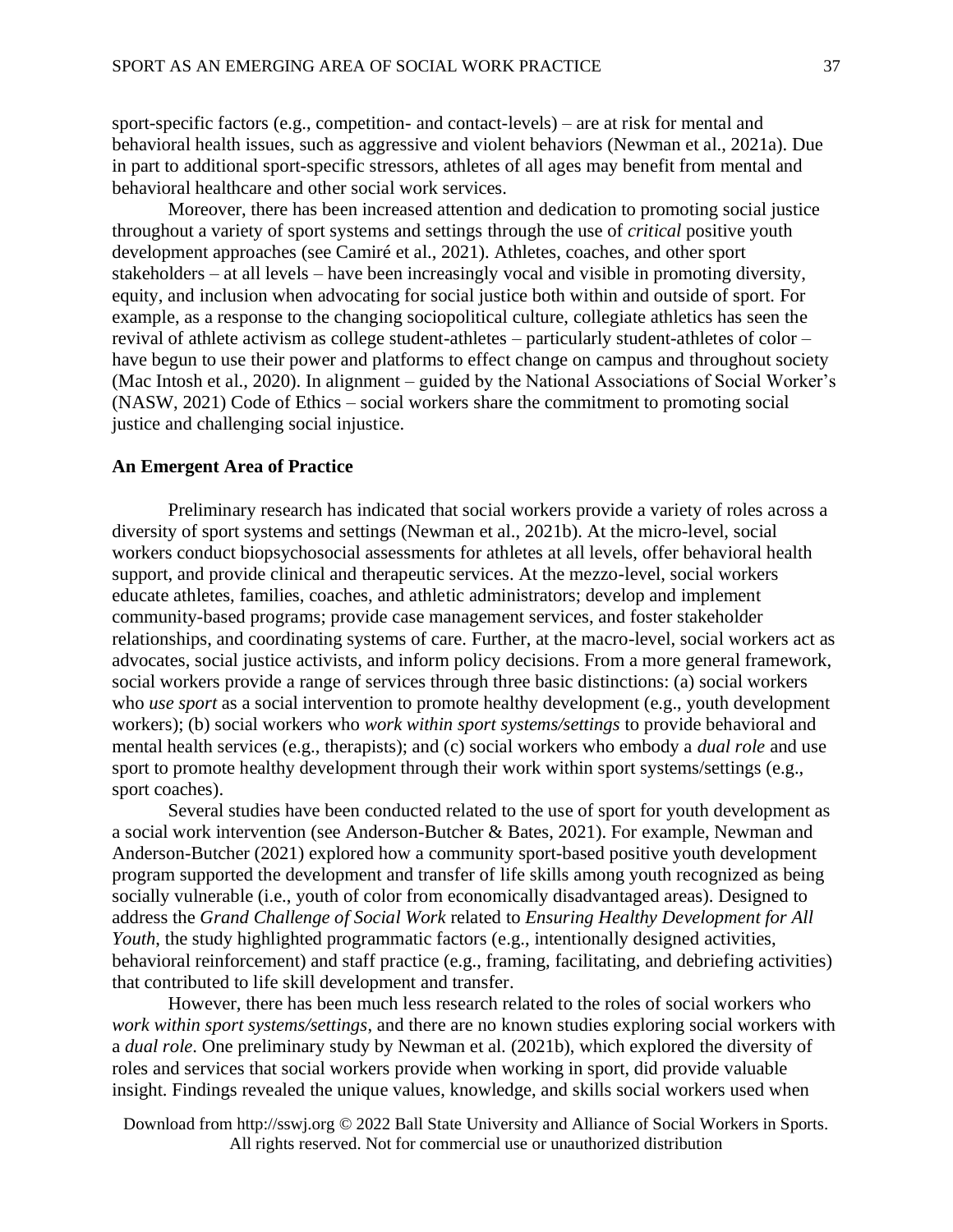practicing in sport. Social work values included the code of ethics that aimed to promote diversity and inclusion, whereas social work knowledge was related to holding a holistic, personin-environment, and ecological systems perspectives of development. Further, findings highlighted the use of social work approaches, including a using person-centered approach and strengths-based approach when working with athletes and coaches. Even with this foundational understanding, Beasley et al. (2021b) cautioned that there is still need for additional training and educational opportunities to enhance competencies related to social work practice in sport.

Moreover, from a generalist perspective, psychology and counseling professionals have reported viewing social workers as being focused on case management, systemic issues of social justice, and social wellbeing, rather than providing the interpersonal, clinical, and/or therapy services offered by psychologists and counselors (Mellin et al., 2011). As a result, social workers within sport face challenges due to misconceptions about their profession (Beasley et al., 2021a). Such limited perceptions prompt the need for understanding the variety of diverse roles that social workers can fulfill, both in and out of sport. Differences aside, there is a general lack of understanding about what the social work profession is capable of offering. However, as outlined by Newman et al. (2019), social workers within sport not only share similar values with other service professions but are adept at working in interprofessional collaborations, while also being capable of providing unique contributes (e.g., ecological systems perspective of development, focus on holistic wellbeing, commitment to social justice, etc.).

There is much to be learned about the intersection of social work and sport as a unique area of practice. For example, there is a need to articulate the rationale for employing social workers in sport systems and settings, particularly when compared to other service providers. Additionally, as an emerging area of social work practice, how social workers view their own professional identity may provide insight into the current needs and future trajectory of this area of social work. Beginning to understand how other sport professionals may view social workers also may help to provide clarity when advocating for the unique skill set of social workers in sport systems and settings.

### **Method**

Grounded in an interpretivist paradigm and social constructivist epistemology (Guba  $\&$ Lincoln, 1994), the current study sought to explore the lived experiences of social work professionals who work within different sport systems and settings. Whereas interpretivism is concerned with context (e.g., culture, time, circumstance) and acknowledges that contexts interact dynamically leading to a variety of social realities; social constructivism emphasizes the influence of sociopolitical and sociocultural contexts when seeking to understand and construct knowledge. In alignment, the objective of the current study was to gain a holistic, yet in-depth understanding of the shared worldview of these social workers, rather than creating quantifiable dichotomies between specific social work jobs within sport.

### **Researchers' Positionalities**

The researchers of the current study recognize that acknowledging their own lived experiences are crucial. The first author is a professor of social work with a graduate-level background in kinesiology and serves on a student-athlete mental health advisory board for a Division I athletic conference. The research team also included student researchers at various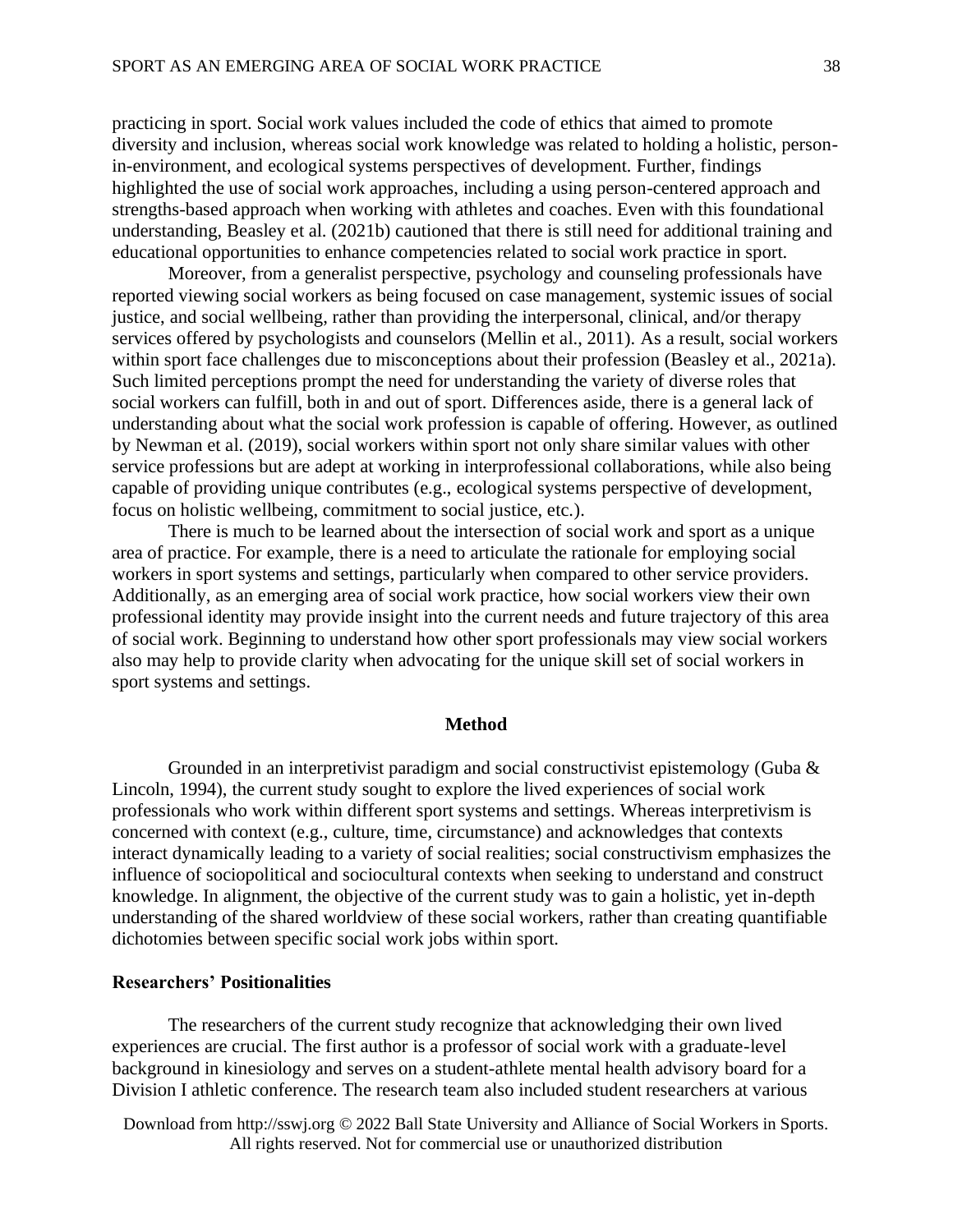points in their educational careers (i.e., baccalaureate, masters, doctoral students) from a range academic disciplines, including social work, kinesiology, sport management, sport studies, and public health. Additionally, a senior scholar – with experience integrating Outdoor Behavioral Healthcare in social work research, policy, education, and practice – was engaged throughout the research process. This scholar provided critical insights into understanding nontraditional social work practices. Moreover, the research team was grounded in their lived experiences as former collegiate, high school, and youth sport participants; and several members of the team were currently serving as competitive sport coaches. Given their unique perspectives, the research team approached the current study with a transdisciplinary and applied perspective. However, recognizing the influence their own lived experiences, the variety of methods were used to better ensure the trustworthiness of the data analysis.

# **Procedures**

Study procedures were approved by the first author's Institutional Review Board for the Protection of Human Subjects in Research. Participants were recruited through the Alliance of Social Workers in Sports (ASWIS) email listserv. Registered as an official 501(c)(3) in 2017, ASWIS serves as the collective voice for social workers who use and/or work in sport. Currently, ASWIS hosts an annual symposium, contributes to the National Collegiate Athletic Association (NCAA) mental health resources, as well as maintains a list of telehealth providers that has been shared with the NCAA, the National Association for Intercollegiate Athletics (NAIA), and the United States Olympic & Paralympic Committee (USOPC).

A recruitment email was sent two weeks prior to the annual ASWIS symposium, and a follow-up email was sent at the beginning of the symposium. Interviews were conducted in a one-on-one format and occurred either in-person or via Zoom. A majority of the interviews were performed in-person at the annual ASWIS symposium. However, to engage participants who did not attend the symposium, interviews also were held via Zoom in the weeks leading up to and/or following the symposium. Each interview was approximately 60 minutes.

### **Participants**

At the time of the study, there were nearly 150 members in ASWIS. As an invitation to participate in the current study, all active members were emailed a recruitment letter through the ASWIS listserv. To be included in the study, participants had to: (a) be at least a bachelor-level social worker; (b) identify professionally as a social worker; (c) currently work within a sport system or setting; and (d) use their social work education in sport. Interviews were done in-person at the annual ASWIS Symposium and via Zoom (within the same time period) and were audio recorded.

Fifteen social workers (10 women, 5 men) participated in the study (see Table 1). The self-identified race/ethnicity of participants was diverse: 7 who identified as Caucasian and/or White, 4 as Black and/or African American, 2 as Jewish, 1 as American-Asian, and 1 as Latinx. Participants ranged in age from 25 to 65 years old. All but two of the participants earned their Master of Social Work degree at the time of the interview. Additionally, eight participants earned their social work licensure, and four others were in the licensure process. These social workers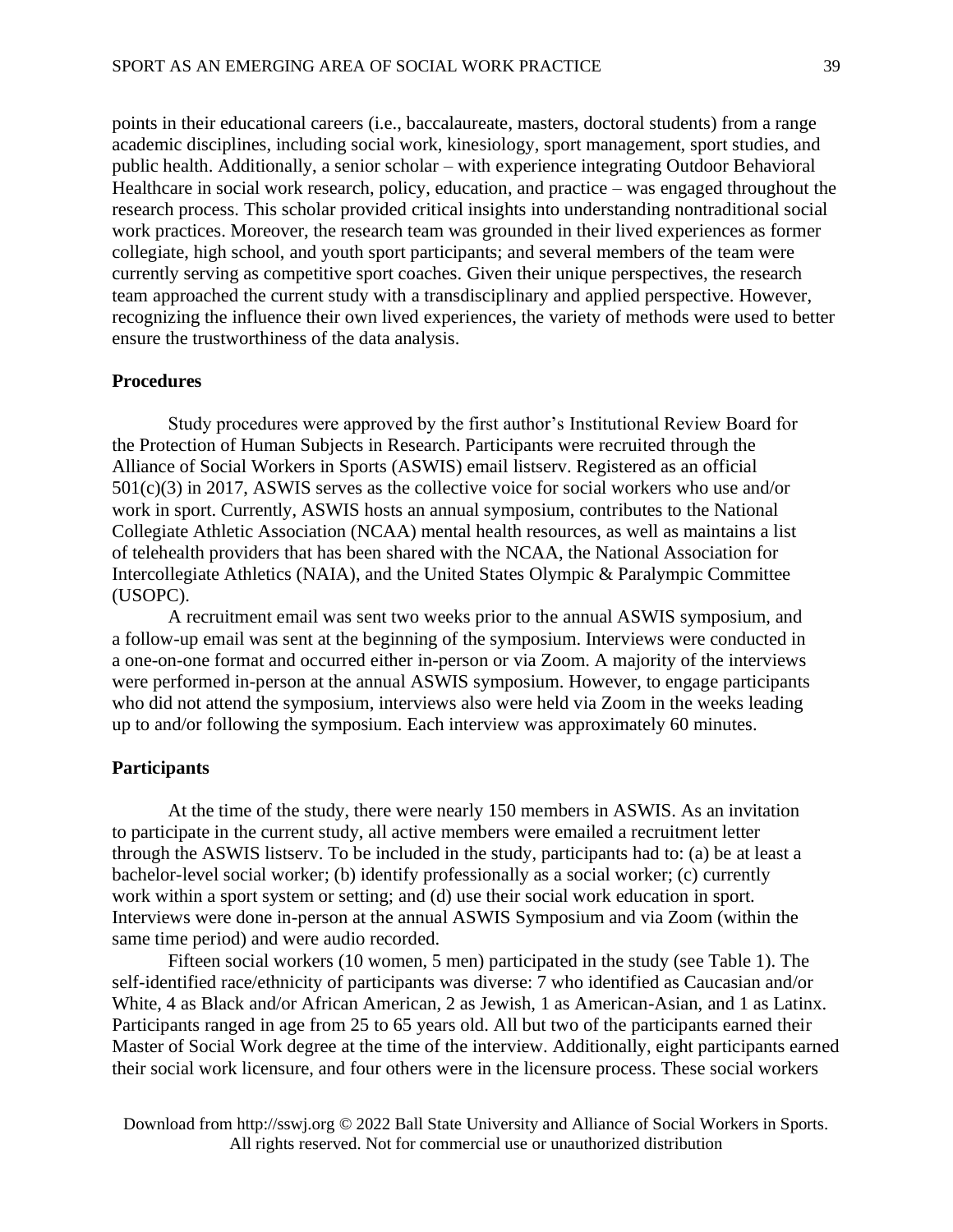were employed in a spectrum of sport settings, including at the youth, collegiate, and professional levels. On average, participants had 12.7 years of social work practice experience.

| $\epsilon$ and $\epsilon$ of $\epsilon$ in $\epsilon$ of $\epsilon$ in $\epsilon$<br>Participant | Gender | <b>Social</b><br>Work<br><b>Experience</b> | <b>Social Work Field</b><br>(Self-Described) | <b>Sport System / Setting</b>          |
|--------------------------------------------------------------------------------------------------|--------|--------------------------------------------|----------------------------------------------|----------------------------------------|
| Chloe                                                                                            | Female | 4 years                                    | <b>Sport Social Work</b>                     | University Athletic<br>Department      |
| Aiden                                                                                            | Female | 20 years                                   | <b>Athletic Social Work</b>                  | <b>Private Practice</b>                |
| Kassandra                                                                                        | Female | 13 years                                   | <b>Clinical Social Work</b>                  | <b>University Sports</b><br>Medicine   |
| Linda                                                                                            | Female | 1.5 years                                  | <b>Clinical Social Work</b>                  | University Athletic<br>Department      |
| Nadine                                                                                           | Female | 18 years                                   | <b>Clinical Social Work</b>                  | <b>Private Practice</b>                |
| Nathan                                                                                           | Male   | 6.5 years                                  | <b>Interpersonal Practice</b>                | Professional Sport                     |
| Luna                                                                                             | Female | 10 years                                   | <b>Field Education</b>                       | Academia                               |
| Jacob                                                                                            | Male   | 26 years                                   | <b>Clinical Social Work</b>                  | <b>University Counseling</b><br>Center |
| Sadie                                                                                            | Female | 5 years                                    | <b>Sport Social Work</b>                     | <b>University Athletics</b>            |
| Kate                                                                                             | Female | 4 years                                    | Athletics                                    | <b>University Athletics</b>            |
| Jonah                                                                                            | Male   | 9 years                                    | <b>Interpersonal Practice</b>                | <b>Athletics Counseling</b>            |
| Travis                                                                                           | Male   | 2 years                                    | <b>Clinical Social Work</b>                  | <b>University Counseling</b>           |
| Sidney                                                                                           | Female | 21 years                                   | <b>Sports Social Work</b>                    | <b>Competitive Youth Sport</b><br>Club |
| Ben                                                                                              | Male   | 44 years                                   | Community<br>Organization                    | <b>Higher Education</b>                |
| Veronica                                                                                         | Female | 7 years                                    | <b>Sports Social Work</b>                    | <b>Professional Sport</b>              |

Social Worker Demographics

Table 1.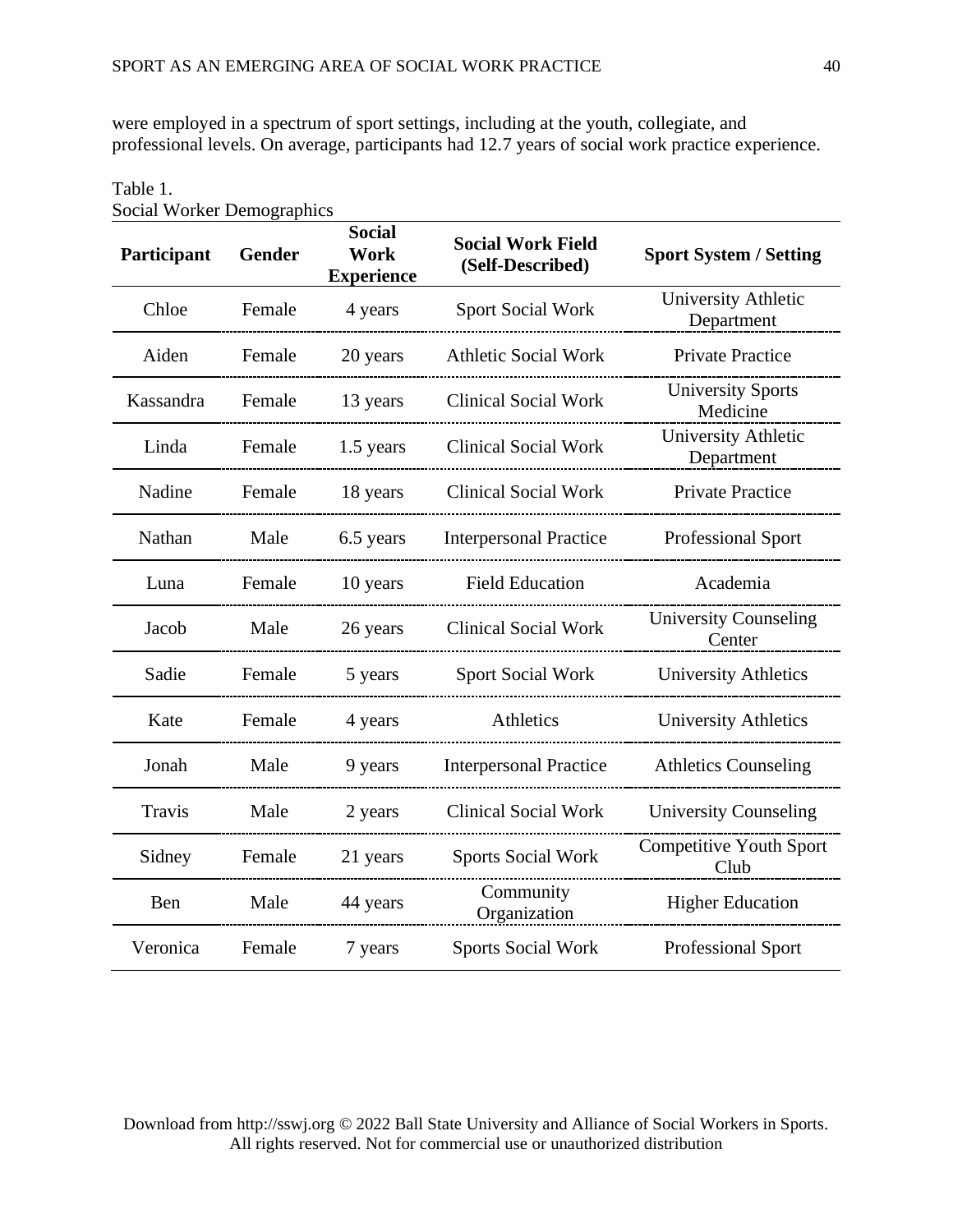# **Interview Guide**

Data were collected through semi-structured interviews. Interview guides consisted of 10 main questions designed to explore how social workers understand their role within sport. Example questions included: What is your role as a social worker in sport? Within a sport setting, what challenges (if any) have you experienced as a social worker? Please explain any opportunities you have had to collaborate with other professionals in sport. Probing questions were paired with main questions and were used to facilitate deeper, more nuanced reflection. For example, after the main question "How do you use your social work background in sport?" participants may have been asked "How do you use your social work training and education?" and "To what extent do social work ethics and values play a part in your role within sport?" Additionally, a series of demographic questions related to their social work education and employment were asked, including: What is the work setting of your current place of employment? What best describes your primary field of social work?

### **Data Analysis and Trustworthiness**

Interviews were transcribed verbatim and reread to verify their accuracy. The software, NVivo 12, was used to manage transcriptions and organize the interview data. An inductive thematic analysis, as outlined by Braun and Clarke (2006). The lead researcher of the project (i.e., first author) led the data collection and data analysis processes.

First, the researcher became immersed in the data by reading the transcripts and listening to the audio recordings. Initial codes were inductively constructed, representing both semantic and latent content. Codes were inductively organized in broad categories by collating related data. Within each of the categories, unique themes and subthemes were inductively developed. Themes were reviewed and revised to ensure their uniqueness and were given a specific label and definition. Finally, findings were illustrated using a thick description and vivid quotes to describe the essence of each theme and subtheme.

Multiple strategies were used to enhance the study's trustworthiness (Lincoln & Guba, 1986). Prior to conducting interviews, as a way to identify any assumptions and/or implicit biases related to the research, the interviewer engaged in a series of bracketing interviews with other members of the research team. During data collection, the interviewer kept a notebook as a way to reflect on and process the interviews, as well as make note of any particularly relevant information that may inform the future interviews. Throughout the data analysis, peer debriefing among the entire research team was used to ensure the clarity and validity of the initial coding schema and relevance of themes. Following analysis, member checking was conducted with one study participant to help clarify and verify the description of the themes.

### **Results and Discussion**

The results are presented in three sections (see Table 2). The first section provides an understanding of social workers who work in sport settings. The second section discusses the perceived perceptions that others hold of social workers who work within sport. Finally, future needs of social workers are highlighted. Pseudonyms were assigned to protect participants' identities while honoring their unique lived experiences.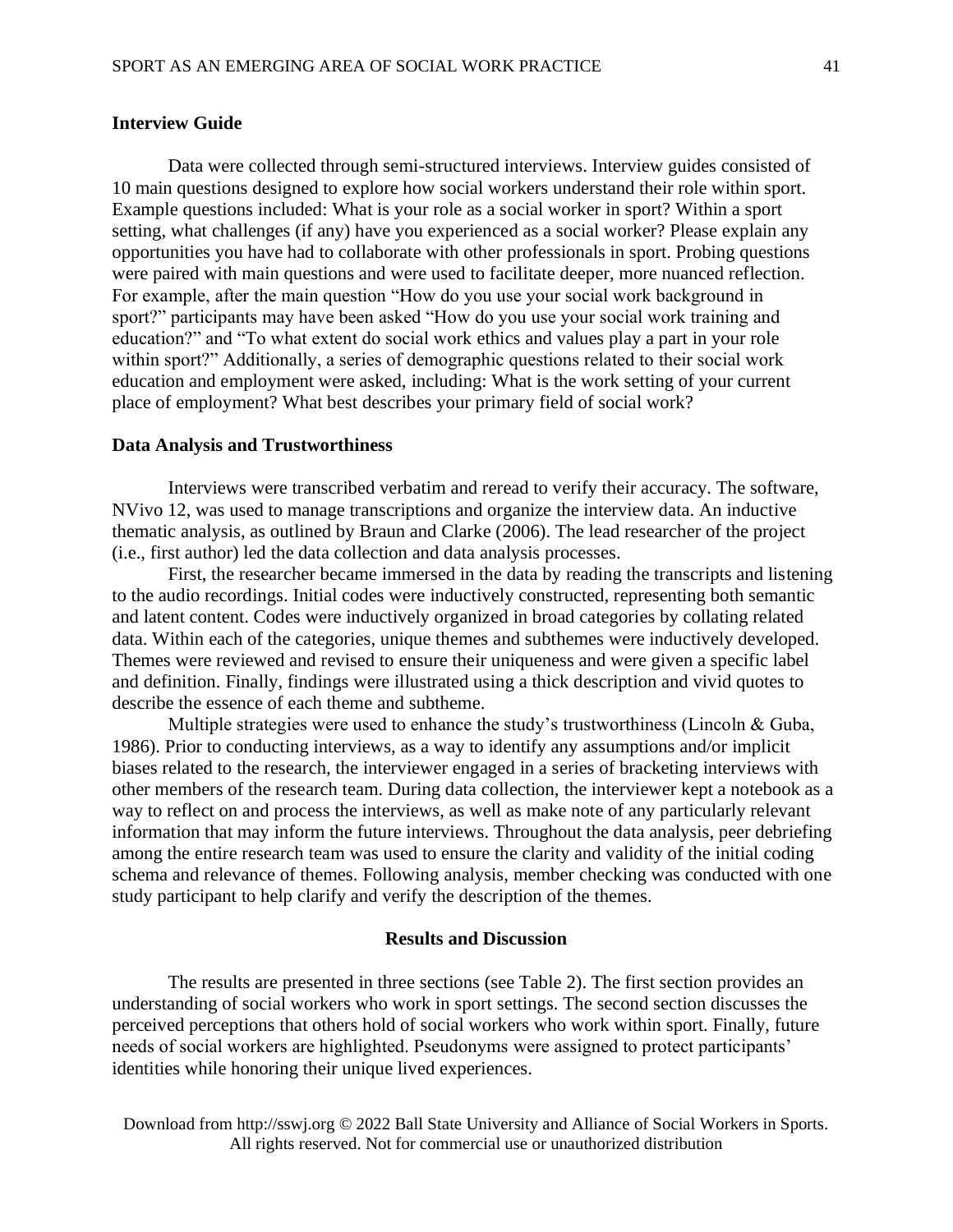| Category                                     | Understanding Social Workers in Sport. A Summary of Major Themes and Subtriemes<br><b>Theme</b> | <b>Subtheme</b>                                   |
|----------------------------------------------|-------------------------------------------------------------------------------------------------|---------------------------------------------------|
|                                              |                                                                                                 | Self-Observed Need                                |
|                                              | The Need for Social Workers                                                                     | Growing Area of Social Work Practice              |
|                                              |                                                                                                 | <b>Employment Specifications</b>                  |
| Understanding<br>Social Workers in<br>Sport  |                                                                                                 | <b>Similar Population Needs</b>                   |
|                                              | Social Work is Transferrable                                                                    | Transferability of Knowledge and<br><b>Skills</b> |
|                                              |                                                                                                 | Different than Sport Psychology<br>Professionals  |
|                                              | Professional Identity                                                                           | Lack of Clear and Consistent Identity             |
|                                              | Perceptions of Other Social                                                                     | Positive Perceptions and Intrigue                 |
| Perceptions of<br>Social Workers in<br>Sport | Workers                                                                                         | <b>Resentment and Suspicion</b>                   |
|                                              | Perceptions of Sport                                                                            | Positive Perceptions of Social<br>Workers         |
|                                              | Professionals                                                                                   | Lack of Understanding                             |
|                                              | <b>Research and Literature</b>                                                                  |                                                   |
| <b>Future Needs of</b><br>Social Workers in  | <b>Education and Training</b>                                                                   |                                                   |
| Sport                                        | Need to Professionalize                                                                         |                                                   |

### Table 2.

Understanding Social Workers in Sport: A Summary of Major Themes and Subthemes

# **Understanding Social Workers in Sport Settings**

Participants discussed the emerging need for social workers in a diversity of sport systems and settings, as well as explained the transferable nature of the profession. However, participants demonstrated that their own professional identity within sport is not clearly defined.

# *The Need for Social Workers*

The need for social workers in sport was highlighted by several unique subthemes, including a self-observed need for social workers within sport, sport as a growing area of social work practice, and their ability to meet employment specification.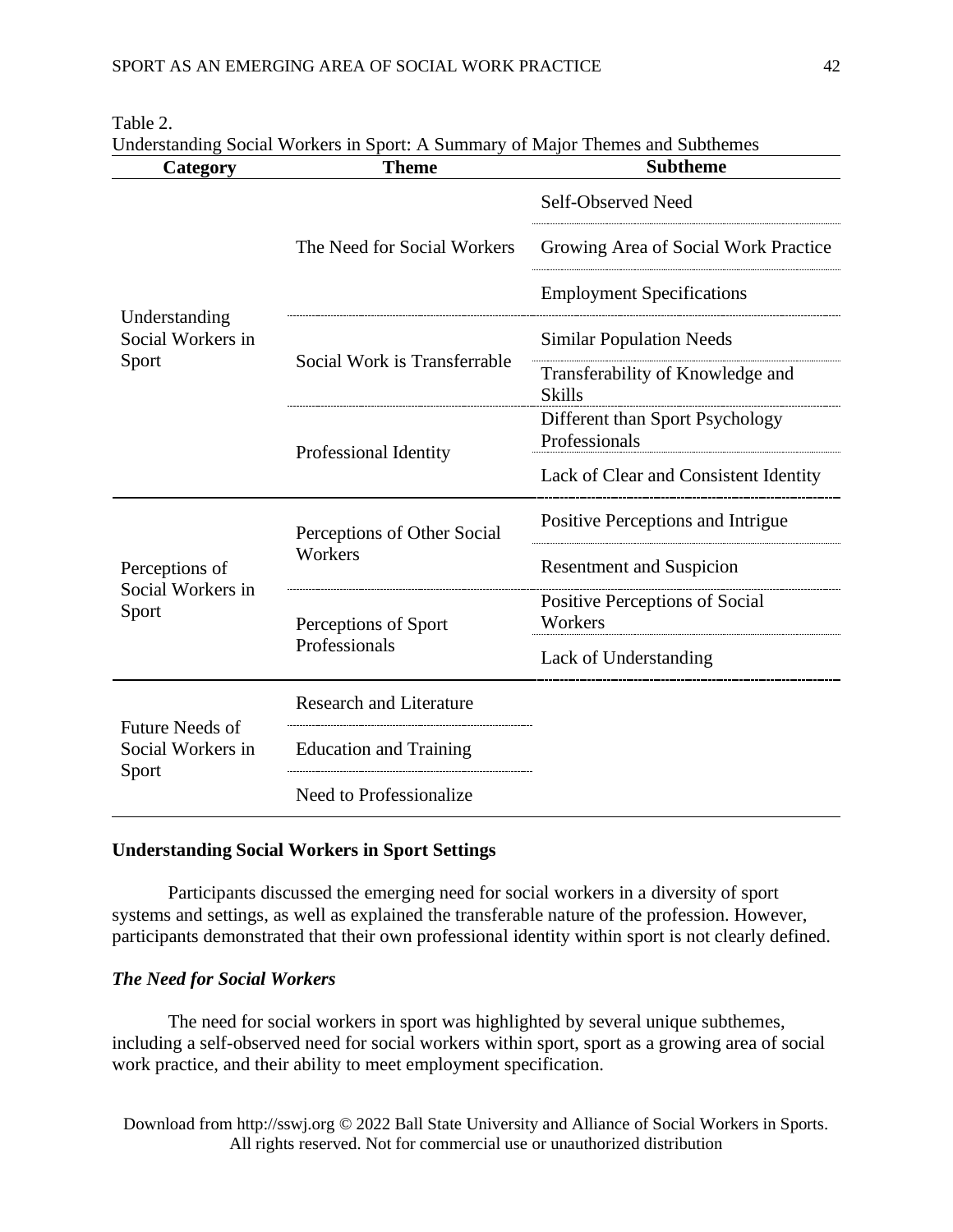**Self-Observed Need.** Participants recognized the need for social workers through their own lived experiences as an athlete, coach, and/or parent of an athlete. Luna explained her motivation for working in youth sport through her perspective as a parent observing how coaches can impact a young athlete:

That's the final thing that prompted [working in sport] because I've seen it as a player, I've seen it as a coach, and I've seen it as an educator. But as a parent and watching a youth…one of the biggest things is, you realize how much impact a youth coach has on an individual, and when it's negative, how drastically that can change the trajectory of a student… I think that's been the biggest catalyst for wanting to dive into this.

Other participants discussed recognizing the need for social workers within sport from their previous experiences working and engaging with athletes. For instance, Ben explained:

[Some] athletes come from deprived environments where they didn't have everything they needed emotionally, financially, or educationally. When they get to college or the pros, everyone wants a piece of them…and they're not really equipped. We want to make sure they have the life skills to negotiate and communicate.

Although each participant had their own unique path to their work within sport, each expressed recognizing the need for and value of their profession within sport from lived experiences.

**Growing Area of Social Work.** Participants emphasized how working within sport systems and settings is a growing area of social work. For example, Chloe described her specific role within collegiate athletics administration, "I haven't seen anything like this in the country… This first year is really learning where the gaps are, and then filling them in and creating a plan to do so. I wear a lot of different hats here." Nick, who works in tandem with a professional sport league, added, "We're not built yet. And it's something like the field of social work is not built so robust that the opportunities are plentiful, because they're not." However, Nick noted the progress that has been made, "But now in comparison to 2013 when I was coming out of grad school, the landscape is totally different." Several participants also offered insight regarding getting others to buy-in to the idea of employing social workers in sport systems and settings. As Ben, who coordinates social work field placements, explained:

I think it's really growing. At first, I think people were like, 'Sports are great. We like football.' But what I did is, I would tell them why a social worker could be very important and [how they] use strengths-based social work approaches.

**Employment Specifications.** Many participants explained that they were hired for their current position in sport because of their social work background. Chloe described her job hiring process within collegiate athletics, "I was absolutely hired because I was a social worker. That was a big thing that they made known during the [hiring] process." She added:

They were looking for somebody who had the cultural competence around how to manage different relationships, how to understand therapy, how to understand the whole person and work with systems and also policy… Our sports psychologist really wanted to have a social worker come in and manage all the other things that were going on here.

Kassandra similarly explained, "I think that I knew that those [social work] skills were important in the work that I was doing, but I was asked about them during the interview process of interviewing for the job at the university."

However, as Veronica – who works in professional sport – explained, "We're still sort of welcoming social work to the table. There's been a lot of leg work to really have people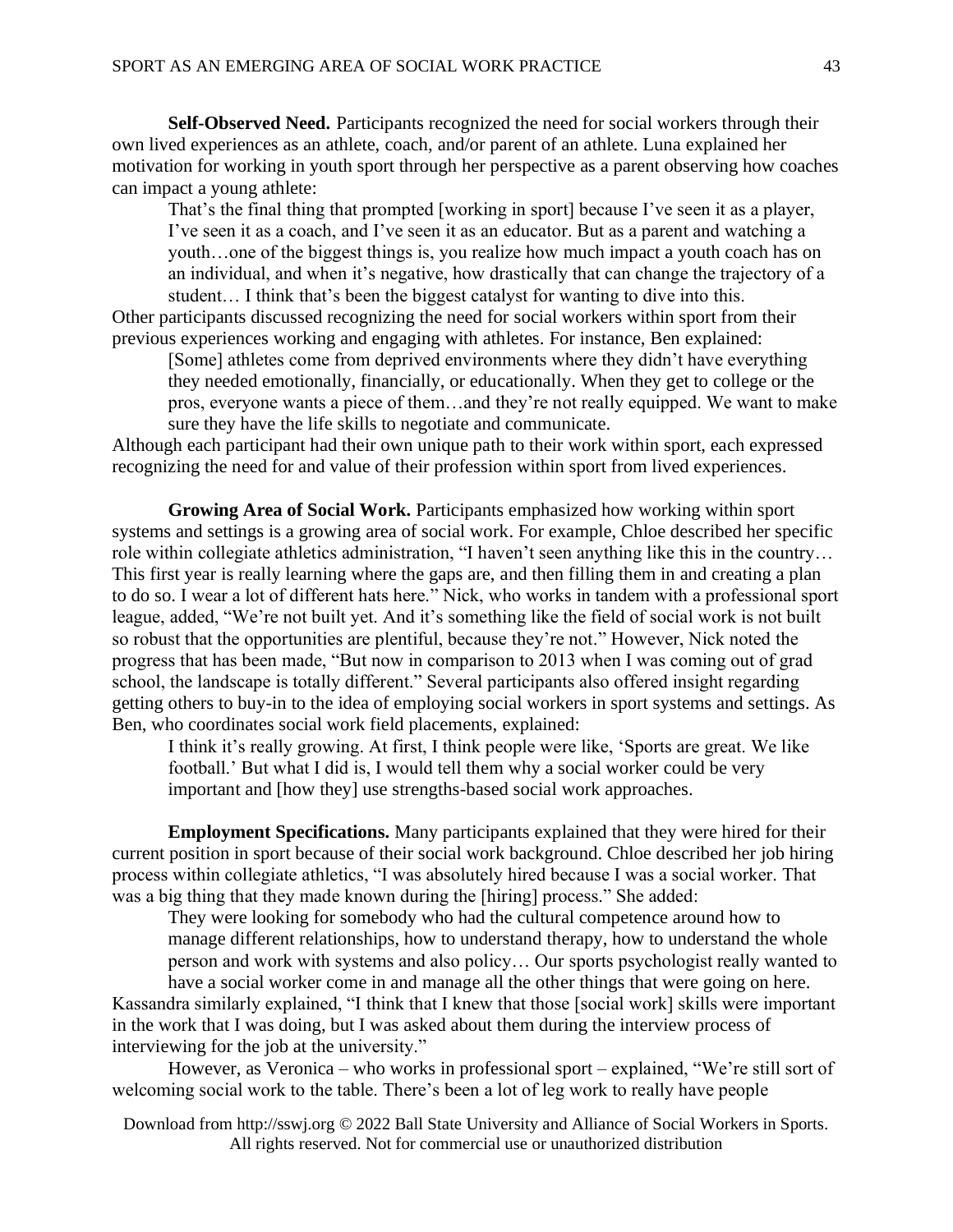understand what it is that we do and that we can do, and to really sort of revere our skill set." Ultimately, new job opportunities continue to arise as sport organizations and programs continue to understand the importance of holistic wellbeing, mental health, and social justice.

#### *Social Work is Transferable*

Participants shared that one of the key strengths of a social work education, is that the profession is as versatile as it is diverse. Specifically, participants explained how they are equipped to work with athletes, coaches, and other sport stakeholders because of similarities to other populations they have served and the transferability of their knowledge and skillset.

**Similar Population Needs.** The social workers who were interviewed reflected on the parallels of their previous social work experiences working with other vulnerable populations. Kassandra explained the similarities of her work as a school social worker and her job collegiate athletes, "The things that I do now are things that I used when I was working in an alternative school setting because there were students with really high emotional and mental health needs." Kassandra went on to say, "although the performance is different than the behavior that I dealt with, it's still a high level of anxiety and it's still a really tender tipping point." Linda made a similar comparison, reflecting on her internship experiences during her social work education:

In college athletic departments, [student-athletes] don't have a lot of agency, they don't have a lot of control. There are a lot of different entities controlling their schedule, what classes they take, what meals they take, what their financial aid looks like. So, it's a lot of people that don't have a lot of power…They're much more privileged obviously, and they have so much more at their disposal, but they also are so limited.

However, participants acknowledged that many of the athletes that they work with were dealing and coping with a variety of mental and behavioral health issues, as well as oppressive forces that perpetuate social inequities. Aiden described her experiences helping to create a system of care for a young female diver, "Turned out the girl in diving was starting to exhibit symptoms of an eating disorder. It's really common amongst women divers, and so they have their own perspective of treatment and coordination of care." Jacob added, "The campus that I have worked on, half of the black men on the entire undergraduate population are in the athletic program;" however, the system is "not responsive to the psychological health and wellness needs of black students." Although the system and settings may differ, many populations have similar intersectional needs and are faced with social vulnerabilities because of systemic inequities, which helps to highlight the value of social justice education received by social workers.

**Transferability of Knowledge and Skills.** Participants talked about the transferability of their knowledge and skills gained from their social work education. Regardless of their role within sport, their education provided a foundation to serve those with diverse needs. Sadie, who is a collegiate sport coach and operates a consulting business that works with youth athletes and teams, discussed this transferability:

I've been in a few different roles... I've had a few different experiences, like with an athletic department, with the startup company, and now I'm also back in an athletic department as the coach… I have different duties, or whatever it is, than I had at each of those positions, but I think I'm still using those same skills, those same social work skills... I'm still taking that perspective with everything that I'm doing in the profession.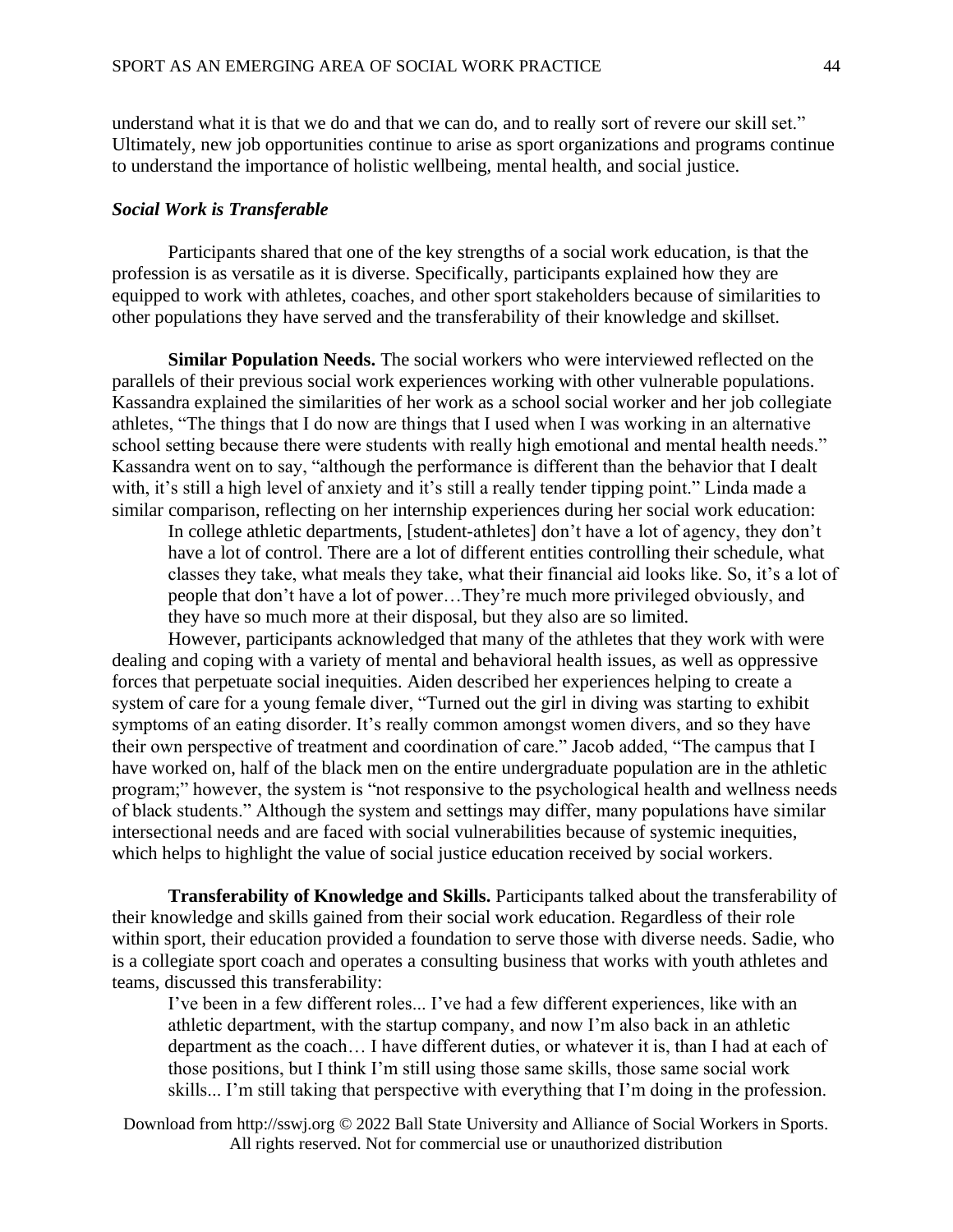Similarly, Sidney described her work as a youth sport coach, "Never in a million years thought that I was going to wind up using my clinical skills." She went on, "When I came back down to coach, I mean it was like, 'Oh my God, I am using textbook stuff.' I mean, I literally went back to my textbooks and was like, '…this is Hepworth and Larson all over again.'"

# *Professional Identity*

Throughout each interview, participants contemplated their professional identity. While there was not a clear consensus, several overarching characterizations were described.

**Different than Sport Psychology Professionals.** When describing the need for social workers in sport, participants compared and contrasted their perspectives and abilities with sport psychology professionals. Nadine, who owns her own private practice, described common reactions when working with new clients. She stated, "The assumption is always that I'm a sports psychologist, always…I look at it as an opportunity to educate." She went on to, "I say that not only do you get the benefit of working on performance, if that is a need, but we also get to deal with things that are affecting you outside of your sport." Similarly, Aiden added, "Psychologists have more of an individual perspective," whereas social workers come from the "perspective of providing the best experience for that athlete and maintaining their mental and physical health within the entire system." Kassandra also discussed the importance of holistic wellbeing when working with collegiate athletes:

The thing that I find most prevalent is just the idea that helping students connect the dots that their athletic performance impacts their academic performance, impacts their sleep cycle, impacts their relationship with their partner, impacts the way that they engage with academics. We just talk about how all those things are connected.

However, Linda explained, "I feel like we don't really need to focus on the differences…It needs to be about collaboration and not like territorial and things like that."

Lack of a Clear and Consistent Identity. Throughout the course of the interviews, there was a divergence related to the terminology used to describe their professional identity. For example, there was a cohort of participants who classified themselves as a *sport(s) social worker*. Nadine stated, "For me, I'm in private practice, so I market myself as a *sports social worker*… It's who I am, it's what I do. I love to say I practice sports social work!"

However, not everyone agreed with this term. Linda discussed this stance, "I think [the term] *sports social work* is bad…I think it has to be behavioral health. If you're an athlete going to see a social worker, it means you have a problem… I feel like it has to be behavioral health." Kate echoed this sentiment when discussing the term:

Not a *sport social worker*, because I do think it limits a lot of what we're able to do, and it also doesn't allow for as much sort of flexibility and diversity in the groups that we work with, and really, we're just using social work skills with a different population.

Rather, some participants referred to themselves explicitly emphasizing their identity as a *social worker*. For example, Kate elaborated on her role as a *social worker* in sport:

I would say the best term we've been able to come up with, in my opinion, is *social worker in sport*… In my opinion, no different than being in a practice area such as children and youth, this is just a different field working with athletes, or we can even compare it to people with disabilities. There're social workers that work with people with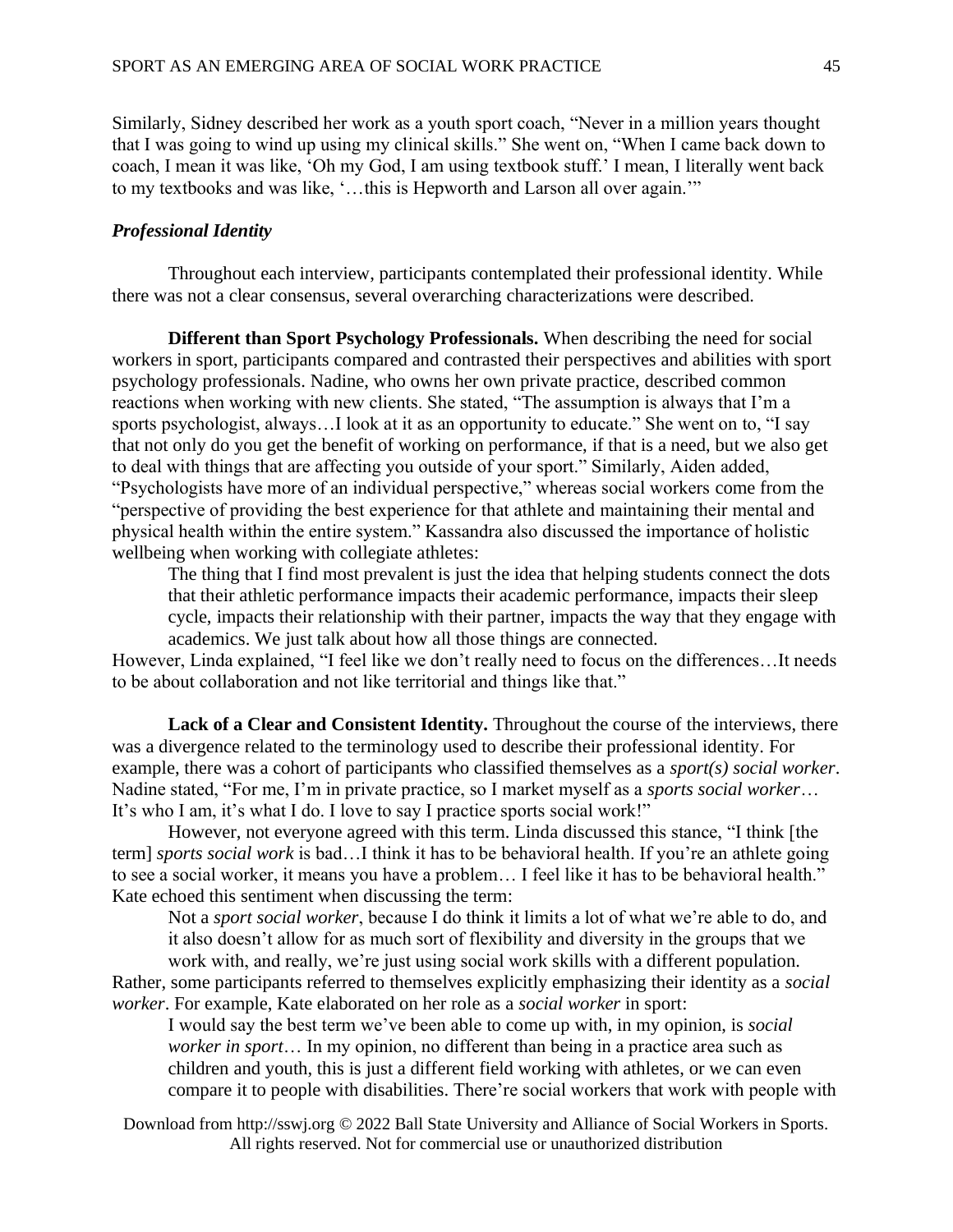disabilities…to me, is no different. We don't call those social workers, social worker that works with people with disabilities, they don't have a term or anything.

This overall lack of continuity was demonstrated by Sadie, who reflected, "It's so interesting, because what is the field of social work? Because I'm a social worker in coaching, does that make that then a social work position?" And as Sidney shared, "I have actually been saying now that I'm a coach *and* a social worker."

# **Perceptions of Social Workers in Sport**

To gain a better initial understanding about the views of social workers in sport, participants were asked to reflect on how they believe others may perceive them and their role.

### *Perceptions of Other Social Workers*

In general, participants believe that other social workers (not working in and/or unfamiliar with sport) viewed their work positively. However, several participants also shared that some of their social work peers seemed resentful and suspicious.

**Positive Perceptions and Intrigue.** Participants believed that their social work peers held positive perceptions of their unique work within sport. Moreover, they noted that other social workers were often intrigued and curious about their role. As Chloe put it, "I think people are intrigued by it…they're interested by it, and they want to learn more about it." Nick added:

When I tell them what I do, they're like, 'Oh, that's interesting. I didn't know the [professional sport] had social workers.' And they find it fascinating that there are actual social workers that are involved in sports. And I think it draws interest from them but not criticism per se. So, I think their more intrigued by it than, 'Why would they need that?' Jonah, who works in a college athletic department, responded, "Interesting question. I don't know...as long as you're serving the community, I feel like social workers are okay with that."

**Resentment and Suspicion.** Conversely, some participants did acknowledge that some of their social work colleagues seemed resentful. Travis, who was completing his graduate degree at the time, explained, "I think personally I'm perceived differently, cause when you think of vulnerable populations, you don't really think of athletes. It seems like they've been on the back burner. So, I think there's a little resentment." Kate talked about this sense of resentment further, "[It's] kind of polarizing…they're for it or completely shut it down." Jacob also raised the question about misperceptions that lead to negative perceptions. He posed the question, "When you go as a social worker to work in athletic systems, have you been or are you at-risk of being co-opted by that system and abandoning your social work stance? I think they're suspicious of athletic and competitive values." Thus, participants acknowledged an oftencomplicated relationship with their social work colleagues.

# *Perceptions of Sport Professionals*

Similar to what they believed about their social work peers' perceptions, participants believed that their sport colleagues (e.g., other service providers, coaches, athletic administrators, etc.) held generally positive perceptions of social workers in sport. However, participants also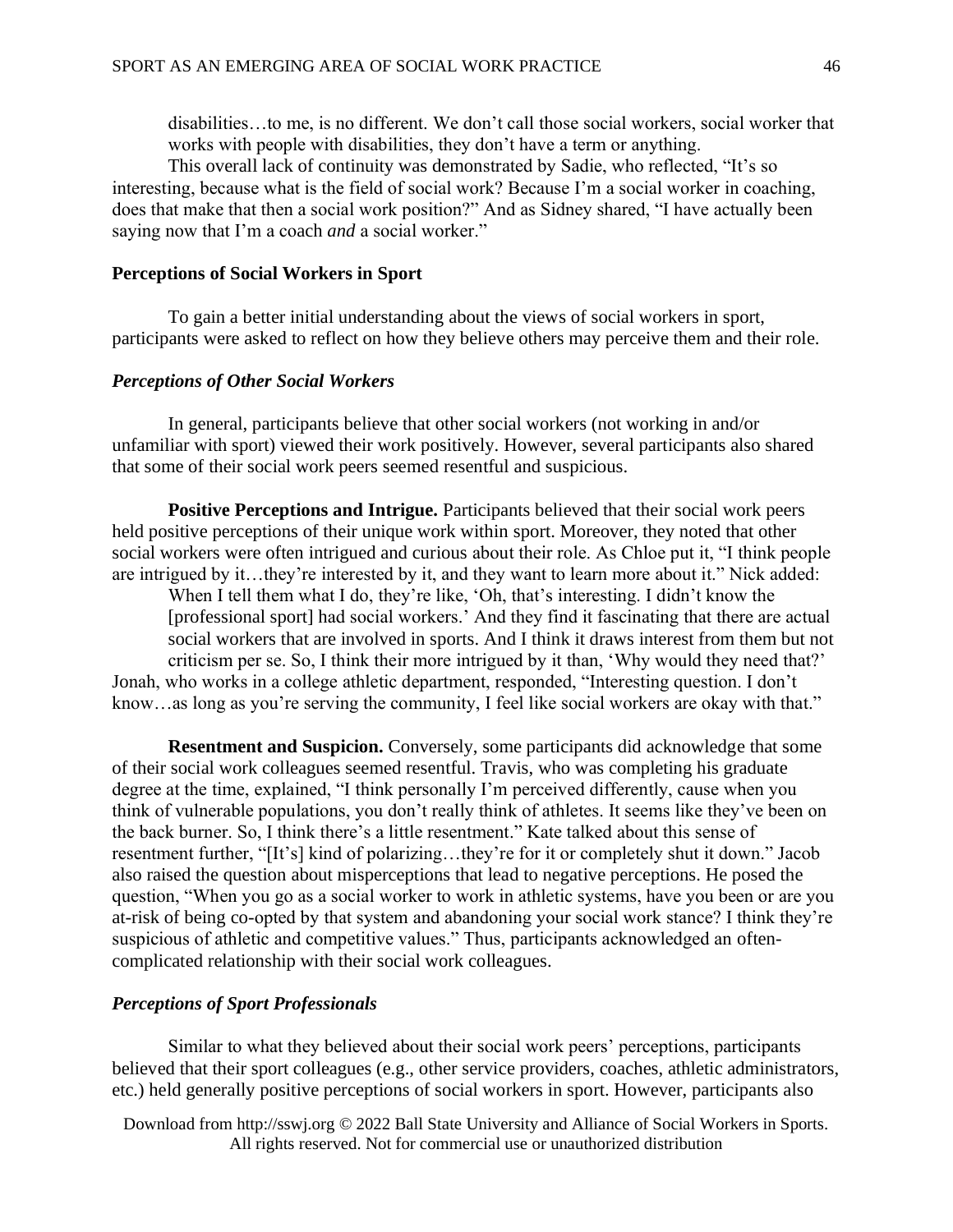noted that other sport professionals had a general lack of understanding about social work education, knowledge, and skillset.

**Positive Perceptions of Social Workers.** When asked what she believed other sport professionals' perceptions were of social workers who work in sport, Chloe replied, "I would say actually in a more positive light than the general public." Kassandra shared an experience she had when interviewing for her job within collegiate athletics. She stated, "They asked me, 'What do I think the biggest challenge was about coming into this environment?' I said, 'My concern is being a social worker and not having a seat at the table already.'" She went on to add, "I was told the idea was like, 'People here don't care what your degree is. The kids don't care what your degree is. They just know that you're here to help them get better, and that's what matters."

Among coaches, Jacob noted a "generational change in coaching." He explained, "The younger generation of coaches are much more into how mental health resources can be useful. Not only for health but also for team development and for performance and just general wellbeing." Aiden, who runs a private practice, shared how coaches use her as a resource. She said:

He brings me in to do kind of a parent training on how to be a positive sports parent… He loves that they're getting that perspective, not from him as a coach, but from someone who is considered an expert in the field.

From athletic administration to athletic coaches, sport stakeholders often consider social workers a positive resource who are capable of providing holistic support.

**Lack of Understanding.** Although other sport professionals are believed to view social workers in sport in a positive manner, there also was confusion. Travis explained:

I think it's intimidating for them, just on that aspect that when you think of social workers, a lot of the times people think of CPS [Child Protective Services] so they think that they associate we're going to take their kids, or a lot of people have had negative reactions with social workers through the child welfare system… Once we got past those barriers, I think they have a lot of respect for social workers once they actually find out that we're actually on their side of the team.

As Veronica explained, "I think that people want to have us involved, and I don't think people always know how to have us involved." Aiden added, "Typically I have to do a little bit of…education, around what roles a social worker fills, and how our education qualifies us to do what I do, and that tends to assuage a lot of anxiety." In the end, participants noted that they often have to advocate for themselves, just as they would the clients whom they serve.

# **Future Needs of Social Workers in Sport Settings**

Although social workers are seeing greater opportunities to engage in a variety of sport systems and settings, continued evolution in this unique area of practice is necessary. As Jacob cautioned, "[Working in sport] is like working with the military, you have to become culturally competent." To be effective agents of change within the complex and dynamic systems of sport, the social workers who were interviewed highlighted several areas of need that would help others to become ethically responsible and culturally competent.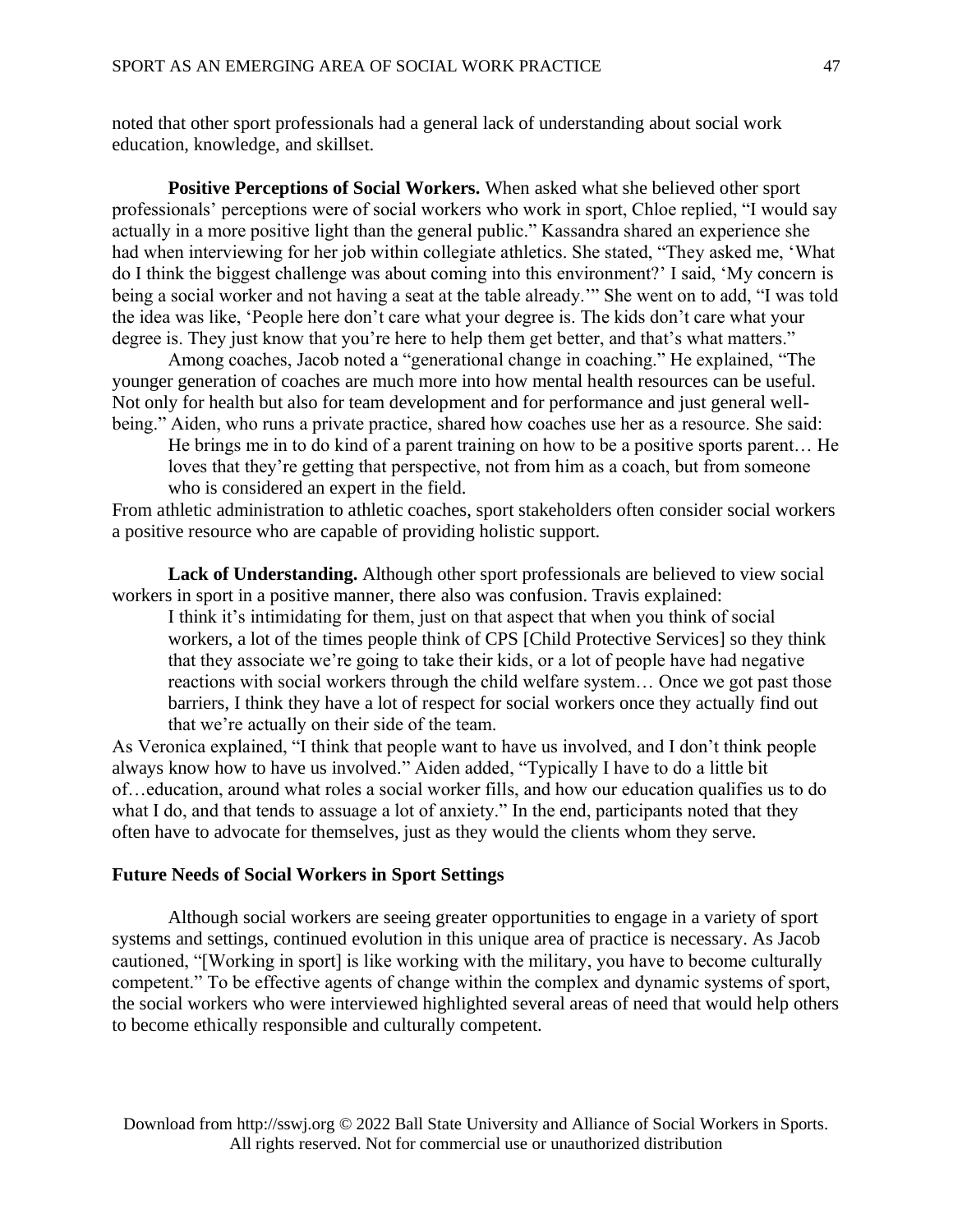# **Research and Literature**

Currently, there is a lack of research and literature related to the intersection of social work and sport. When discussing the current state of resources for social workers interested in working with and/or in sport, Ben added:

The first thing I looked for was a literature review and we couldn't find anything. We kept on looking and looking, but there really wasn't anything. When we had our first mini-conference…but there wasn't much. I would look for social work sport or social workers and sports and I found out that colleagues and other individuals were having to

publish their work in other journals because it wasn't considered "sport social work." Nadine added, "Early on it wasn't a ton of books. There's still not a ton of books out… I kind of created some things [resources] myself." Travis, who is earning his graduate degree in social work, discussed how he prepared for his sport-based internship. He shared, "Research has been a huge component because, there's data, but a lot of the data seems a little outdated." He went on to explain, "So that's been the biggest thing for me right now because a lot of the research has been done on Caucasian males and females and not enough on African American males or females." As Aiden, who has been working in his area of practice for two decades, simply stated, "There's a poverty of resources."

# **Education and Training**

Participants also believed that there is a need for specialized education and training for social workers who want to work in sport. Sadie talked about adding specific coursework within social work curriculum to prepare social workers, "There's social justice in sport…social justice applies to female athletics, minorities…mental health. There could be so many different ways that you could take that." Chloe discussed potential course topics:

I think it would be really cool to do a class on the unique challenges of student-athletes. So, transitioning out of sport is a big one… How to manage nutritionally, I think there's a whole thing that can be done about eating disorders and disordered eating. I think there's a huge piece that can be educated around when you get injured, that grief process. Also managing the relationships of student-athletes.

Additionally, participants talked about the need for specialized certifications that would help to showcase their expertise area of working in sport. Chloe stated, "I think it would be amazing if there was some sort of certification you could do with social work very similar to a sport psychologist [Certified Mental Performance Consultant certification]. That is such a gap that needs to be filled." To this point, Aiden discussed the ASWIS Certificate Program, which she recently concluded. While valuable, she did recognize several limitations:

I would say the downfall is, right now – and they're trying to work it out – the internship and access to internship. They require practicum hours, it's 300 hours to get your certificate. They don't quite have the network in place… That's severely lacking, and so it makes it difficult.

Although participants noted existing opportunities, current offerings are limited and there is a need – and market – for more specialized education and training.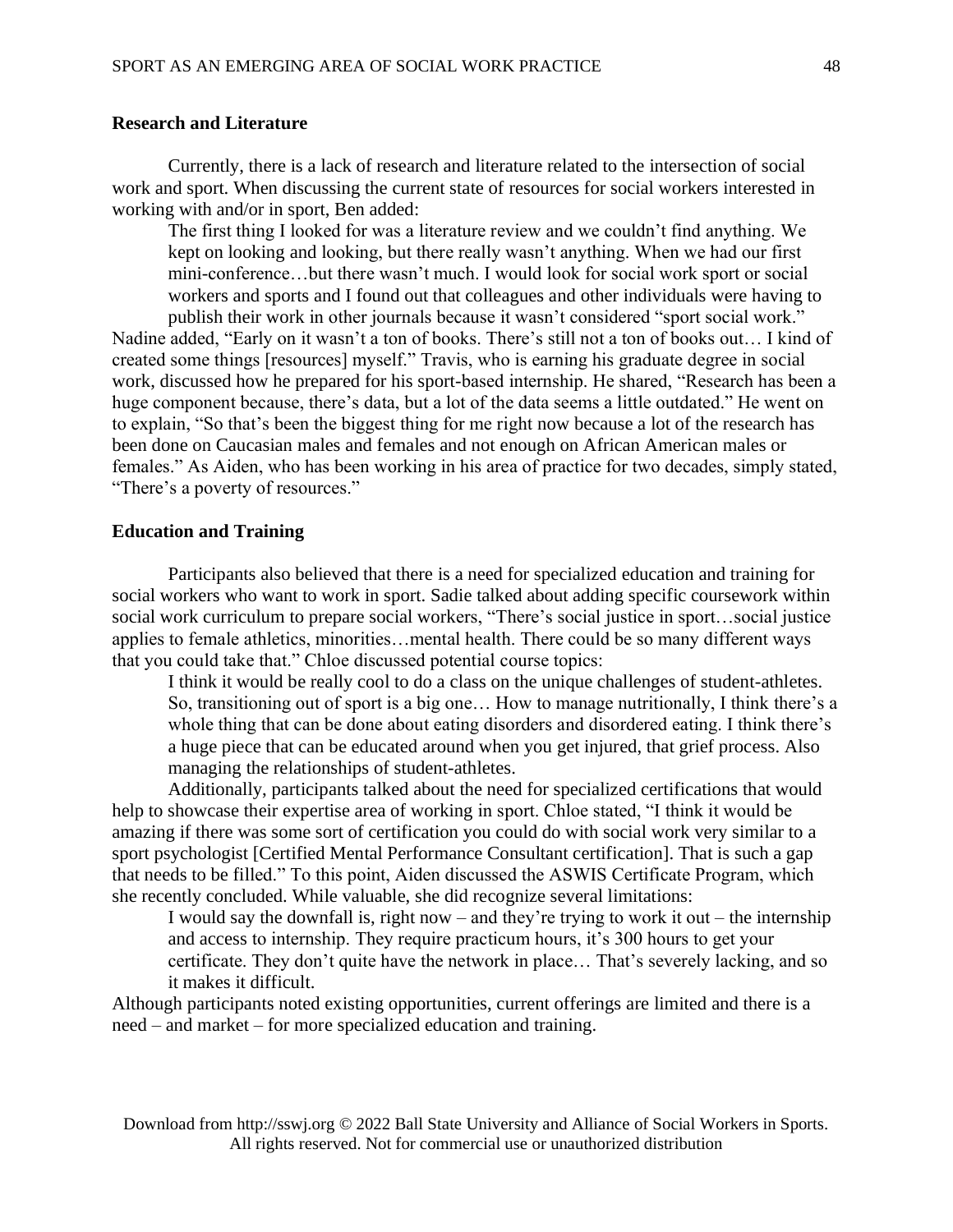# **Need to Professionalize**

Participants articulated the need to further professionalize the work that occurs at the intersection of social work practice and sport. Similarly, the current theme reflects several previous subthemes related to having a *lack of a clear and consistent identity* and the *lack of understanding* about the services social workers are capable of providing. Sadie explained, "The field specifically for sport social workers isn't even defined for other social workers… There's almost a little bit of convincing that had to take place for those social workers who didn't know about sports." When discussing the steps necessary for professionalizing this area of practice, Chloe posited:

I think it would have to be the combination of both of NASW and [Council on Social Work Education] for it to be. I think it would be really hard if an outside group tried to create that. I think we need the people who create the social work degree to be on board with this. I think it would create a lot more legitimacy around it as well.

Aiden added, "I would love it if the NASW would actually spend more time than they already have focusing on it and highlighting it... I think it'd be really great if our national association would start advocating for the actual profession." In the end, as Nadine reflected, "I think from when I first started, of course it's much better. We're in a better position, but we are nowhere where we need to be...our work is not even close to being done."

### **Limitations and Areas for Future Research**

Findings notwithstanding, several methodological limitations must be acknowledged. Grounded in interpretivism and social constructivism, the objective of the current exploratory study is not to generalize the study findings. Further, because an atheoretical lens was used to analyze the data, the study did not aim to examine distinctions and/or similarities among social workers related to their professional experiences, the sport systems and settings in which they work, or the populations whom they serve. However, as there is value in understanding the nuances of specific social work roles, future research should examine the unique positions social workers hold within sport (e.g., social work sport coaches) and with more in-depth analytical methods (e.g., multiple interviews, narrative analysis). Another limitation was only the ASWIS listserv was used to recruit participants. Research should expand past ASWIS membership and utilize more generalizable methods. Future research also should engage other sport stakeholders themselves, such as sport psychologists, athletic trainers, coaches, and athletic administrators.

Findings from the current study highlight a continuously growing area of social work practice. Moreover, building on previous research (Beasley et al., 2021b; Magier et al., 2021; Newman et al., 2021b), the current study provides additional evidence that there is a need for further educational opportunities for social workers who wish to work in sport. Because of the transferability of social work knowledge and skills, social workers are capable of servicing the diverse needs of athletes and other sport stakeholders throughout a variety of sport systems and settings. For instance, while the specific sport system and/or setting may differ, sport participants have many similar intersectional needs and are faced with social vulnerabilities because of systemic inequities and injustices. Additionally, among the social workers who were interviewed for the current study, they themselves as distinct from other service professionals; however, their sense of a unified professional identity was still evolving. Finally, the study concluded by exploring areas of need. In addition to expanding upon available research and literature,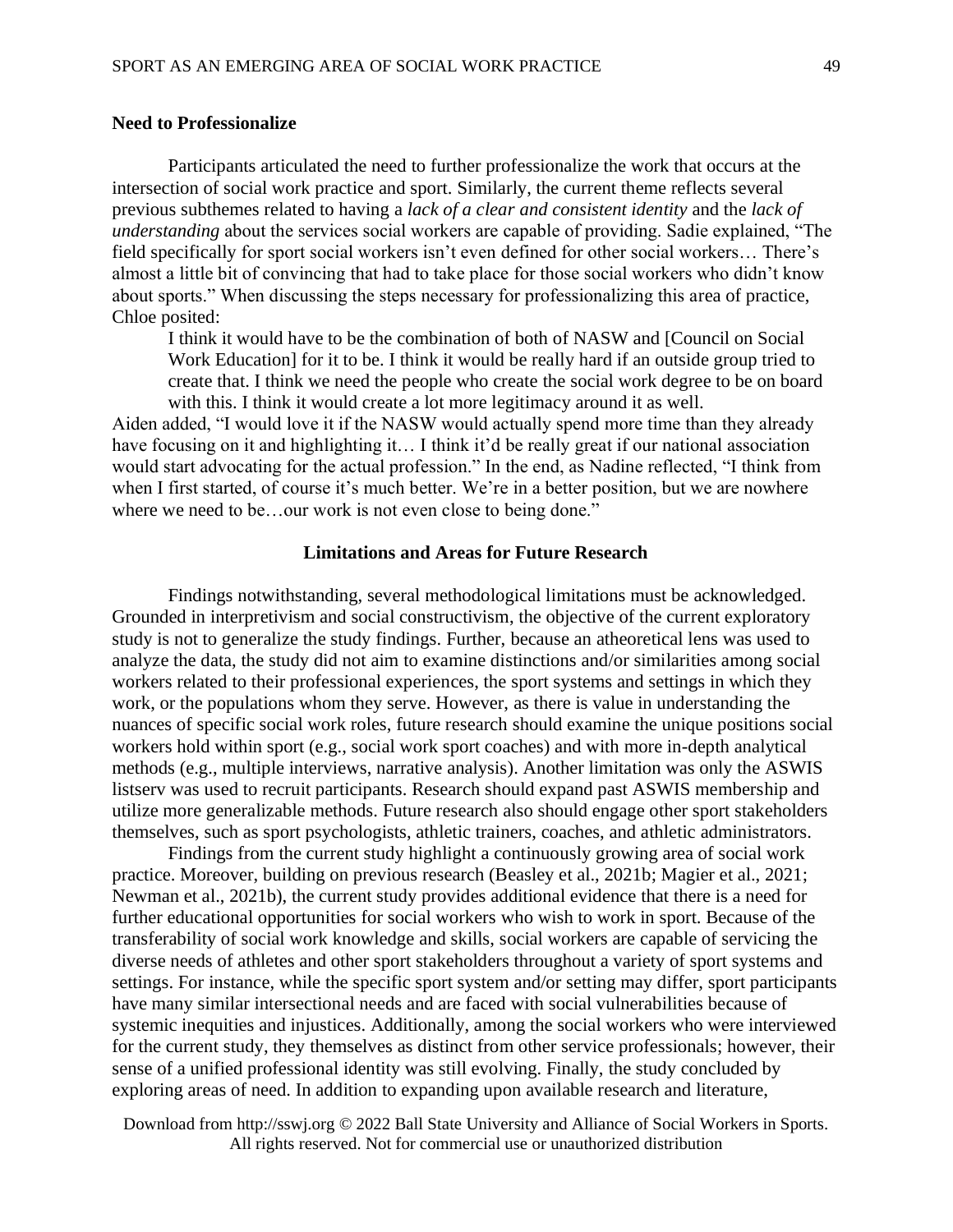participants expressed a need for formalized education (e.g., social work curricula) and training opportunities (e.g., specialized certifications). By meeting these needs, the social work profession may be able to facilitate the recognized need of professionalizing the role(s) of social workers in sport. In the end, more research needs to be conducted to explicitly examine how social workers can be meaningful playmakers within sport; however, findings from the current study can be used to initially inform future social workers who intend to pursue a career in sport, as well as social work educators considering educational training programs.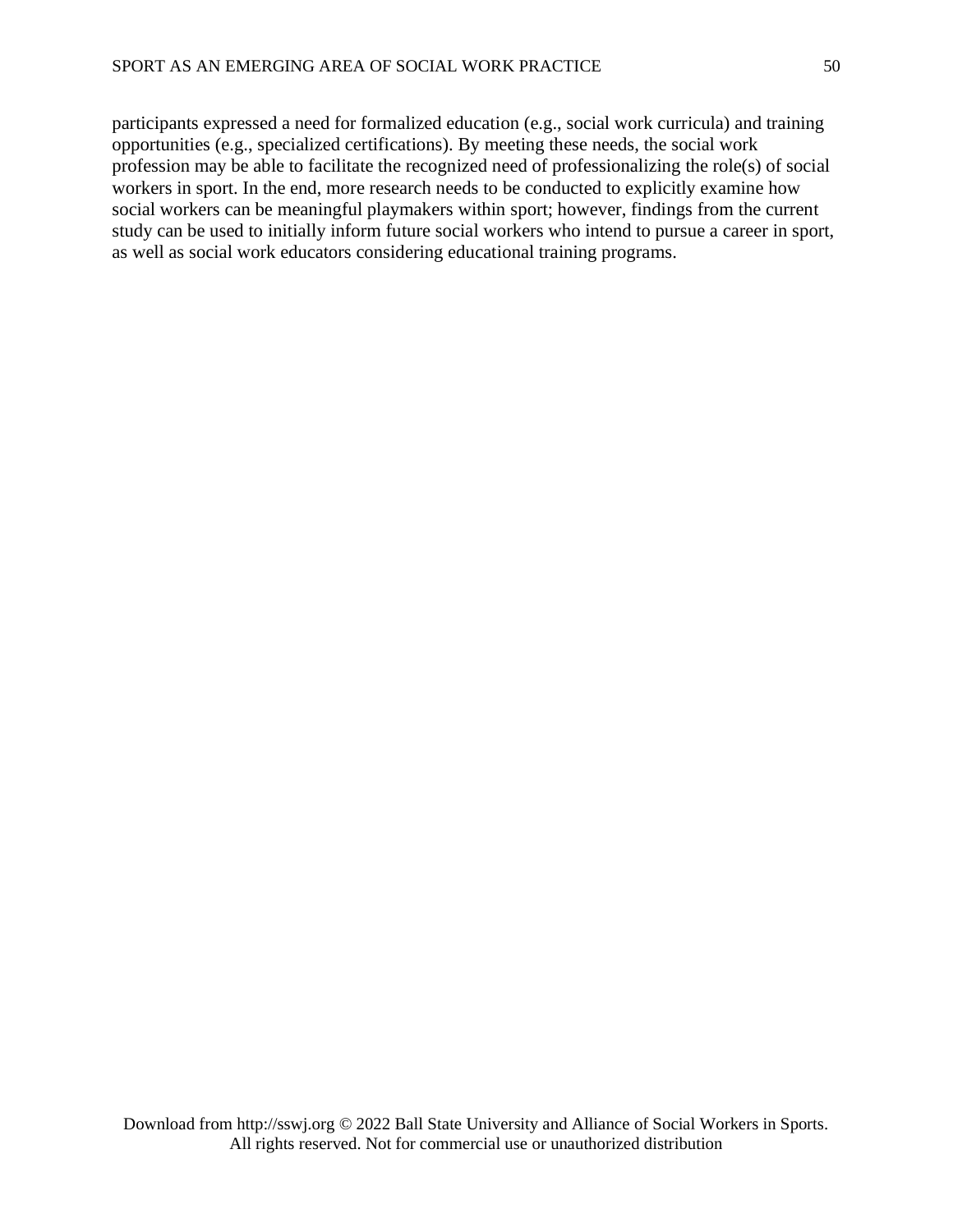# **References**

- Anderson-Butcher, D., & Bates, S. (2021). Social work and youth sport. *Child and Adolescent Social Work Journal*, 38, 359-365. https://doi.org/10.1007/s10560-021-00777-6
- Anderson-Butcher, D., Bates, S., Amorose, A., Wade-Mdivianian, R., & Lower-Hoppe, L. (2021). Social-emotional learning interventions in youth sport: What matters in design? *Child and Adolescent Social Work Journal*, *38*, 367-379. https://psycnet.apa.org/doi/10.1007/s10560-021-00773-w
- Anderson-Butcher, D., Riley, A., Amorose, A., Iachini, A., & Wade-Mdivanian, R. (2014). Maximizing youth experiences in community sport settings: The design and impact of the LiFE Sports Camp. *Journal of Sport Management, 28*, 236–249. https://doi.org/10.1123/ jsm.2012-0237
- Beasley, L., Hardin, R., Magliocca, J., & Smith, Z. (2021a). The experiences of social workers in NCAA Division I athletic departments. *Journal for the Study of Sports and Athletes in Education*. https://doi.org/10.1080/19357397.2021.1916307
- Beasley, L., Newman, T., & Hardin, R. (2021b). Sport as a social work specialty: Perspectives of licensed social workers employed in collegiate athletics. *Advances in Social Work.*
- Braun, V., & Clarke, V. (2006). Using thematic analysis in psychology. *Qualitative Research in Psychology, 3*, 77-101.
- Camiré, M., Newman, T., Bean, C., & Strachan, L. (2021). Reimaging positive youth development and life skills through a social justice lens. *Journal of Applied Sport Psychology*.
- Dean, C., & Rowan, D. (2014). The social worker's role in serving vulnerable athletes. *Journal of Social Work Practice, 28*(2), 219-227. https://doi.org/10.1080/02650533.2013.817987
- Gavrilova, Y., & Donohue, B. (2018). Sport-specific mental health interventions in athletes: A call for optimization models sensitive to sport culture. *Journal of Sport Behavior*, *41*(3), 283-304
- Guba, E., & Lincoln, Y. (1994). Competing paradigms in qualitative research. In N.K. Denzin & Y.S. Lincoln (Eds.), *Handbook of qualitative research* (pp. 105-117). Sage Publications.
- Lawson, H., & Anderson-Butcher, D. (2000). The social work of sport. In C. Simard, G. Thibault, C. Goulet, C. Pare, & F. Bilodeau (Eds.), *Sport for all and governmental policies* (pp. 480-489). International Olympic Committee.
- Lincoln, Y., & Guba, E. (1986). But is it rigorous? Trustworthiness and authenticity in naturalistic evaluation. *New Directions for Program Evaluation*, *1986*(30), 73-84. https://doi.org/10.1002/ev.1427
- Mac Intosh, A., Martin, E., & Kluch, Y. To act or not to act? Student-athlete perceptions of social justice activism. *Psychology of Sport and Exercise*, *51*(101766). doi.org/10.1016/j.psychsport.2020.101766
- Magier, E., Newman, T., Kimiecik, C., Okamoto, K., Beasley, L., Shute, L., & Tucker, A. (2021). Understanding the needs of social workers in sport settings: Opportunities for specialized education and training. *Journal of Social Work Education*.
- McHenry, L., Beasley, L., Zakrajesek, R., & Hardin, R. (2021). Mental performance and mental health services in sport: A call for interprofessional competence and collaboration. *Journal of Interprofessional Care,* ahead of print <https://doi.org/10.1080/13561820.2021.1963218>